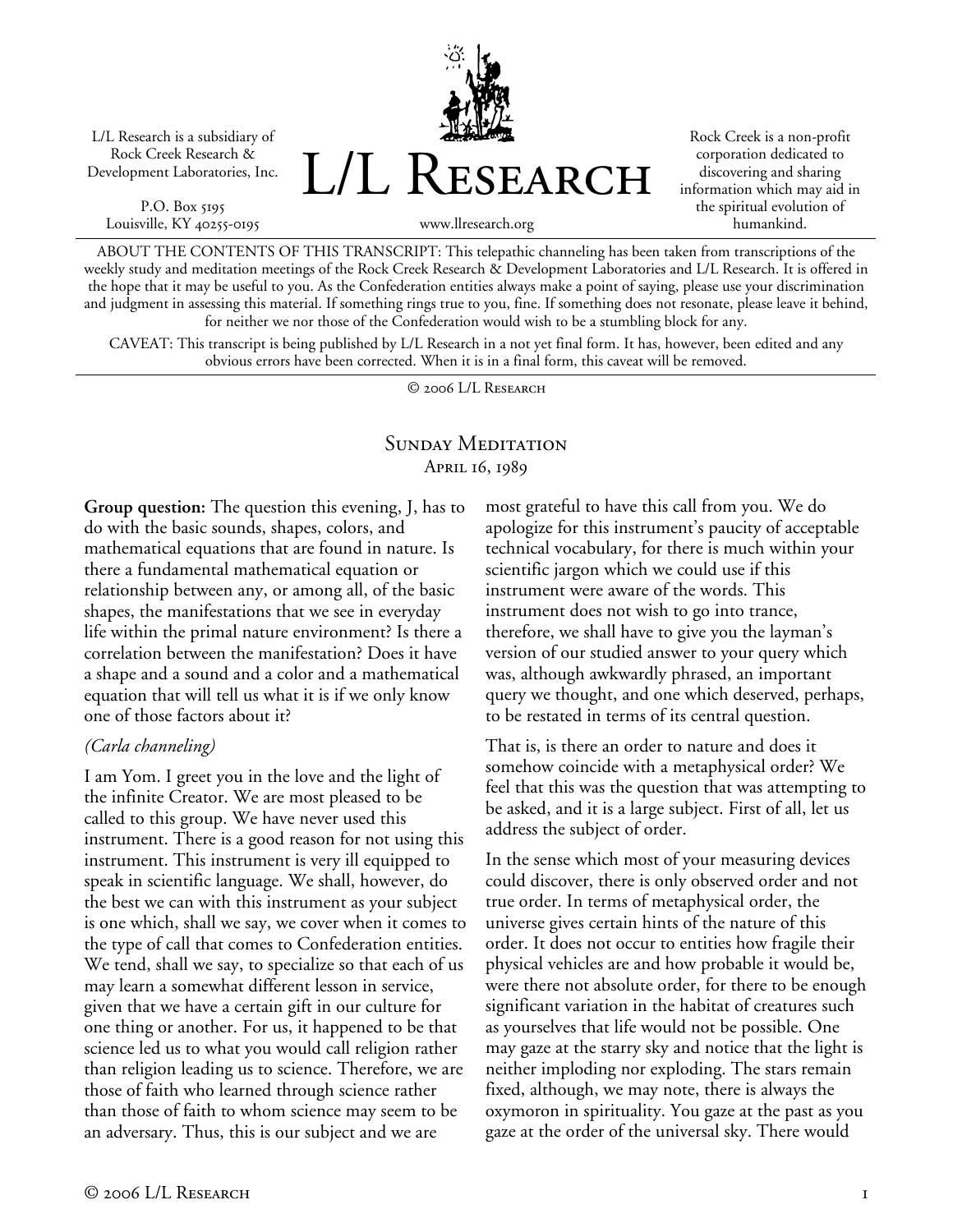have to be infinite order, for the Creator is without order. Anything that is created is created first because the Creator had a Thought, a Thought of Love. It decided to create beings of Itself, so that they could exist in illusions, react as free conscious entities and send back to that Self that is the Creator within that information about the self to the Great Self.

Thus, the Creator created a principle, a Thought; it was Love. Love chose, out of all the ways to create, the particle called the photon. Light is your constant in a metaphysical way that is not at this time measurable by your scientists. The radiance of the sun which may physically be measured is notable in that it moves in a constant rate of speed. This velocity organizes and is the tune of love. It both is and moves. It is that which creates space and time.

As all is a unity, all things within the creation that is local are, indeed, fractions of that which you may call unit velocity or the speed of light, for the photon creates all that there is and creates it, not as your scientists believe by the creation of mass, but by the creation of vibratory energy patterns in a severely hierarchical and mathematical order.

The link between many unrelated observed simultaneous periodic happenings is a link that is tangential to that basic common denominator which you call the speed of light, it being the vibration of intelligent energy and that which your universe must be builded from. There are hierarchies of order. Much as in your classifications of plants and animals, there are the phyla, the genera, the species. So in anything which the Creator has wrought, there are hierarchies of energies. Thus, within the world which you call your natural world, there is a good deal of order.

Now, some of this order must seem somewhat random because it has to do with time rather than space. We have trouble expressing our thoughts through this instrument but will forge ahead as best as we can to try to explicate this hierarchy. It is as though there were one universe which contained one great principle, that principle being Love. In all forms, from animal to mineral, to the vegetable kingdom, to spirits of air and water, wind and fire, to gods and goddesses and planets, to all the mythical thoughts of all the cultures, there is, indeed, an order. Yet some of this order is, shall we say, the "y" axis, and your scientists move along the

"x" axis. The intersection at the very middle is the constant. The universe is one and expresses itself as love.

Now, it is understandable that gazing closer and closer at an object with the tools at your disposal, your scientists would gradually find that nothing can be measured. You are part of an intelligent infinity. You are all one thing. Finitude is apparent but it is an illusion. Press that illusion and it shall fail. The average, as this instrument would say, man on the street does not know how to press the illusion except by the use of mind-altering substances. The thinker, the religionist, and the scientist have far more resources. And they shall discover chaos and order and chaos and order once they discover the hierarchical nature of consciousness, for all is perfect in its consciousness and life and all is the Creator, yet there are various manifestations of consciousness, from the least conscious rock to the self-awareness that each of you who seek now show as you choose to seek the truth. Can you measure yourself? Do you have order? Yes, my friends, you are creatures of geometrical order. Your mind can be understood. Its resources may be used, but may we say to you, that along the "y" axis of time, there is that which is called patience. All the emotions are those created by time. Emotions are to be given their due in understanding as best you can that which is the natural order of the self-conscious entity.

Therefore, each of you must think and feel. And you will find that your scientists will make their breakthroughs not only as those who use those numbers which have proven effective in creating useful things in the past, they will also be using themselves as instruments—their intuition, their deep knowledge, the discipline of their personality. To this approach will the illusion offer the most clarity of observation. We know not how to offer you a mechanical way to gaze with this wisdom at the world of nature. We cannot, because of the restrictions of infringement upon free will, discuss the qualities of such things as the use of the voice in speaking or singing, or instruments in making tunes or colors or shapes. We can say specifically that one may think of some of the shapes which one may see among your peoples as you might think of the brands of your cattle.

This instrument is challenging me again. Pardon me, we must pause.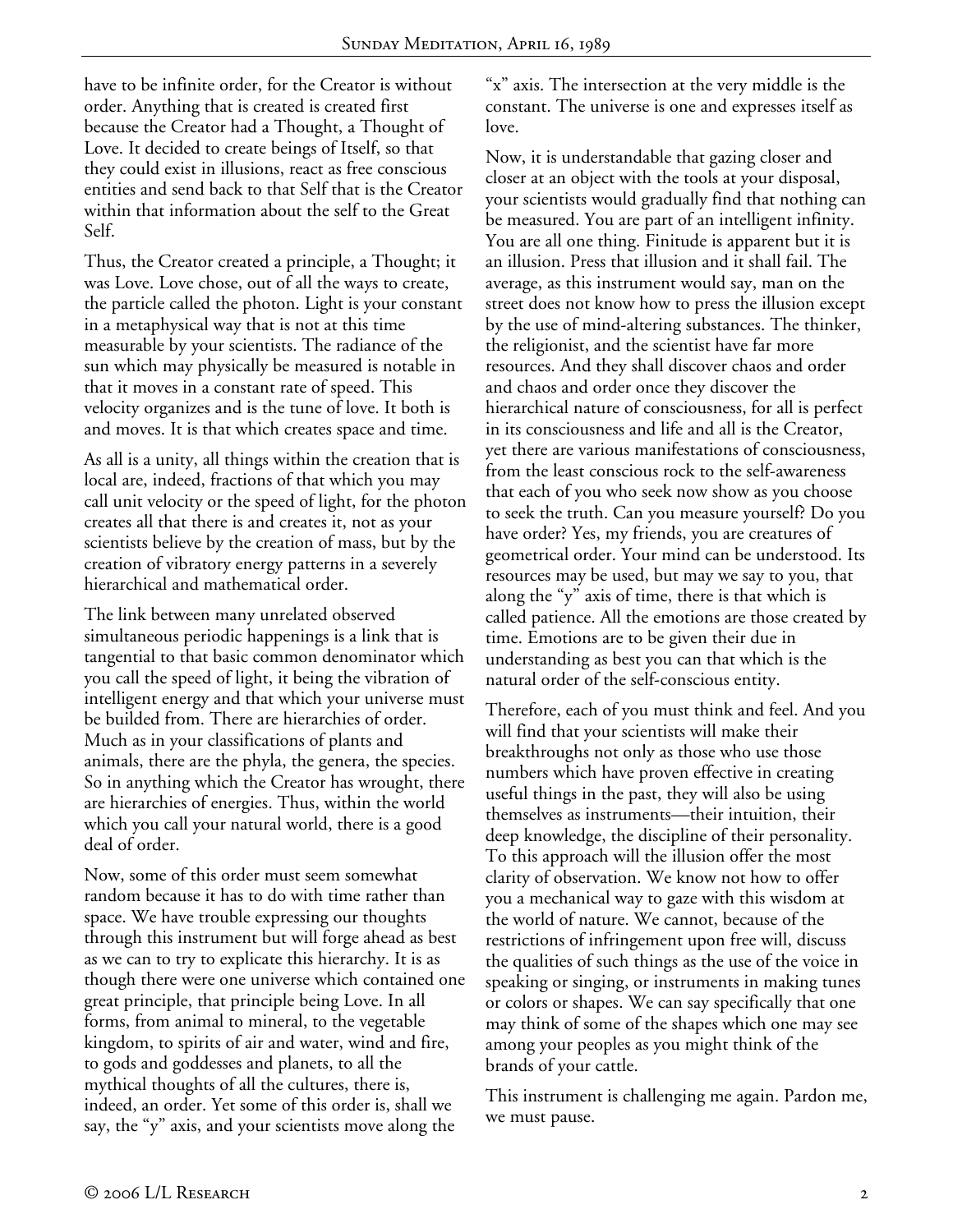# *(Pause)*

# *(Carla channeling)*

I am Yom. I am again with you. This instrument is very keen on the challenging, we must say. She hurls herself at us, and we would be most fearsome and want to leave, indeed, if we did not come able to say, "Christ is Lord." This child has Christ as Lord, thus, we may say that. We may therefore stay, but, my goodness, this little entity is very fierce.

Now, we were speaking of the metaphysical order of the human personality. It is to be, because of the needs of time, a slow and gentle penetration of the subconscious by the conscious mind. It is a very, very good idea to remember that that which is the most real thing within this illusion, that is, the human spirit, has both the "x" axis of space and the "y" axis of time. It is, therefore, an entity of love and it must be approached lovingly. The subconscious must be wooed, not only gently, carefully, discriminatingly, but also with gentleness, with returned passion, with respect, with praise, and with honor.

It may seem unnecessary in meditation to approach the silence as one would approach a lover, yet we ask you to sit and listen as you would listen to the one you adore, waiting with bated breath for that moment when you are aware that you and the Creator are lost in light together.

This experience is the teacher that is the basis of all of those inquiries that each field of study shall make that shall offer a more appropriate model of the illusion, for once one understands the reality, one may see, of course, the illusions are carefully, systematically and hierarchically engineered. We may suggest one application that a member that is present in this group would find especially interesting, and that is that there are connections between sounds, shall we say, and color, however, perhaps the most satisfactory blending of "x" and "y" axis is the use of the human voice in the chanting and praying simultaneously. For there is the notation, black and white upon the page of music, the words to speak clearly, and then the "y" axis of emotion, the breath of finitude, the time factor. You see time as a river. See time, rather, as a woman and woo her. Enjoy her and honor her, for that is one of those measurements which is beyond knowledge. Lost in infinity, the parentheses of birth and death in an incarnation is not measurable. There we have a

random effect, yet it is not random, as many things are not random. They are choices made at some hierarchical level of creation by a Creator, which above all things in the vast illusion of the infinity that we call space and time …

#### We must pause. We are Yom.

### *(Pause)*

## *(Carla channeling)*

We are Yom. We are again with this instrument, but we find that we have a fatigued instrument and we are losing this instrument, therefore we would attempt to transfer to the one known as Jim, if this instrument would accept the contact.

We will now leave this instrument in love and light. We are known to your group as Yom.

### *(Pause)*

### *(Jim channeling)*

I am Yom, and greet each once again through this instrument. This is a new instrument for us, and we are grateful to be able to speak our thoughts through it, however, it may take some coordination, shall we say, upon our part and upon the part of the instrument as well, before we have a satisfactory contact. We are happy to work with this instrument and shall do so as we complete that thought which we have begun through the one known as Carla.

My friends, as you are trapped within the infinity of all that is by your experience within your illusion, you find yourselves pondering the relationships between yourself and that which is about you. And we have spoken this evening of those relationships having as their unifying factor that quality of the Creator which is called amongst your peoples the photon—light, my friends. You travel and are at your very heart moving within this light which has love as its product, love that is formed in such and such a may according to the vibrations of light that has formed all that is. You find yourselves attempting to penetrate the mysteries of your existence, which means that you attempt to penetrate the nature of love and the nature of light and the nature of free will which has created both of these qualities, the nature of the one infinite Creator, that Creator which has chosen to set in motion the creation as you know it, and the creation that lies beyond that which you know, that which rests in mystery.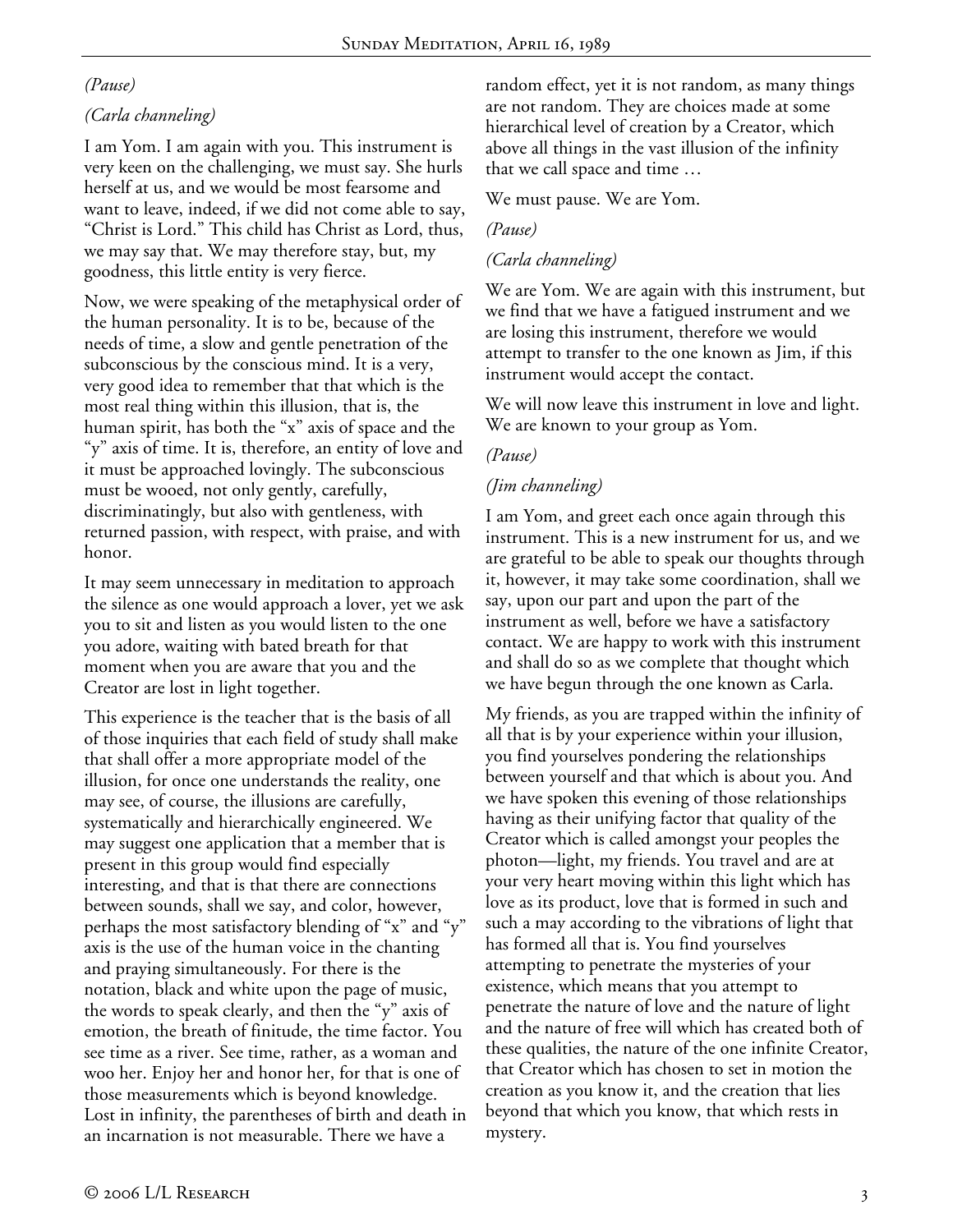As you explore on the equations of your relationships, on the qualities of your experience, you will find that the components of these equations can be reduced to your ability to accept more of yourself, of the creation, and of your experience as being whole and perfect within itself, lacking nothing. There is within each human heart the ability to express this acceptance in a direct ratio with the sincere desire to know what you call truth, for as you sincerely seek the truth of your experience and of yourself, you will find that all has the foundation of love and the qualities of light as it vibrates in a specifically defined field that gives you a framework or an environment in which to exercise your love. Thus, the creation has been made that you might play, as it were, study, romp as does the young kitten in the fields of experience that are made possible by the vibrational frequencies of the light which enfolds you and the love which empowers you.

At this time, we feel that we have spoken upon this point in relationship to the ability of these instruments to express, in general terms, an introductory exploration into the unifying factors of shape, of sound, of color, and of the conceptualizations that depend therefrom. Therefore, we shall at this time ask if we may speak to any further queries which those present may have for us, realizing, of course, that we have a difficulty with the vocabulary of these instruments.

**Questioner:** I have a question. You mentioned that sound has a relationship with color. Does sound or vibration also have a manifestation as form or shape?

I am Yom. The phenomenon of sound that is the vibration that is perceived by the ear has not only the color that is caused to spring to the clear mind, but may have a shape according to the, shall we say, receptive abilities of the one who hears the vibration. This is to say that there is an interrelationship and an interaction between the vibration which is heard and the mind of the one who hears the vibration. The color correlation is more nearly, shall we say, of an objective nature, and may be formed according to the desires of the entity experiencing the sound vibration. There is, however, also the possibility that if the source of the sound vibration desires, there may be a transmission of concept or form in what you may loosely call the holographic picture that may be perceived, then, by the receiver. There is in

that case, then, a more definite image which is possible to construct according to the construction of the sound vibrations, these vibrations being multiple in nature in order to construct the image.

Is there another query, my brother?

**Questioner:** Yes. When a thought is created, does this thought become a vibration or is it already a vibration that, again, is manifested as a form?

I am Yom. You may see each thought that is created by the thinker as being similar to the message written upon the sand next to your body of water. The action of the waves will erase the drawing if it is not repeated often enough. The thought, which has but small duration, then, does not retain its integrity over a long span of time without the re-thinking or re-creation of the thought.

Is there another query, my brother?

**Questioner:** Yes. Within the electromagnetic spectrum, we are limited in our instruments to visual phenomenon, auditory phenomenon and tactile phenomenon. Are we also limited to shapes within these phenomenon and creation of forms? Are there some basic shapes that we are locked into in this field that we exist in? Are there basic—five or six basic shapes reoccurring in nature?

I am Yom, and within your third-density environment we find that this is, indeed, true, for the experience that you now enjoy has certain parameters that preclude further construction of shapes that would exist beyond those which you now know as the fundamental geometric shapes. We find that it is difficult to describe with the words of your illusion that which may lie beyond the illusion in terms of the shapes, those that would partake also in time. Therefore, we must apologize for our inability to describe beyond the limits of the words and the limit of this instrument's vocabulary.

Is there another query, my brother?

**Questioner:** Yes. Are the basic shapes squares, triangles, lines, pyramids …

*(Side one of tape ends.)* 

## *(Jim channeling)*

I am Yom, and am again with this instrument. As we perceive the query, we might suggest that the basic shapes which you have described are those which are, indeed, fundamental to your illusion, and we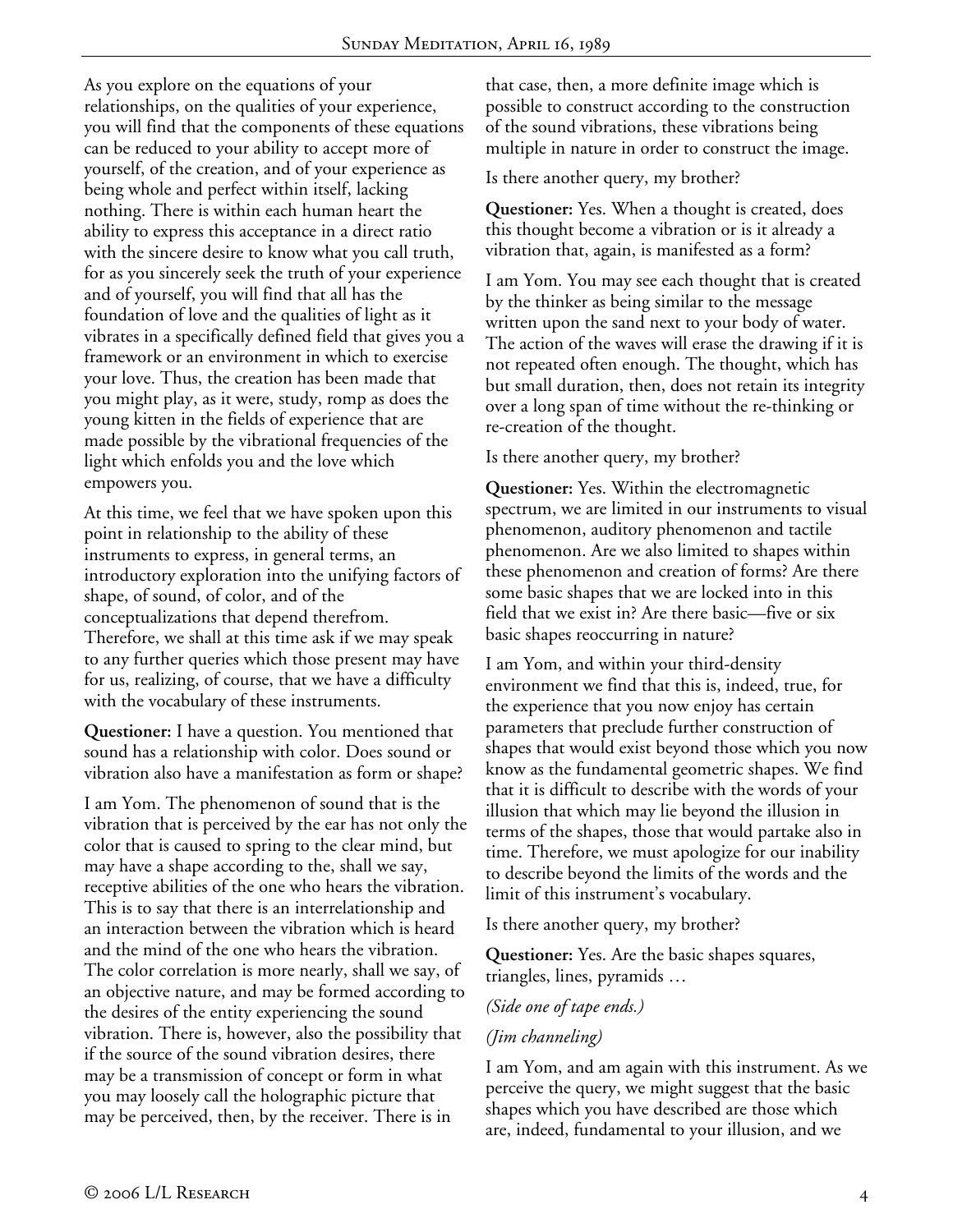would suggest that the limitation that exists is one which is related, as we spoke previously, to the parameters of your illusion which make it possible.

**Carla:** I have a question. Do circular shapes and spirals have more to do with the "y" axis than the "x," more to do with time than space?

I am Yom. These shapes have a great deal, indeed, to do with that which you call time, for their construction suggests that which is eternal, that which has no beginning and no end and their utilization as a form of metaphysical geometry, if we may use these terms, is to suggest to the deeper mind the concept of eternity and the mystery which surrounds it in order that the seeker might utilize these shapes as a type of visualized mantra that will awaken certain portions of the unconscious mind that has contained within it the more fundamental perceptions regarding the self in its relationship to the current illusion and the movement beyond the current incarnation in order that the seeker might begin to relate itself to those qualities that it currently sees as beyond the self, but which, in truth, are contained in a larger perception of the self.

Is there another query?

**Carla:** So even the DNA double helix points directly to the mystery of the Creator in infinity, is that right?

I am Yom, and this is quite acceptable, my sister.

**Carla:** Thank you, Yom.

**Questioner:** I have another question. If … is the point of the "x" and the "y" axis our present incarnation? And if so, then we exist also in the … beyond the present incarnation at the same time and we create and generate forms and realities coexistent with the present incarnation. Is this true?

I am Yom. We find that your observation has a basic correctness to it, though we are unsure as to our ability to add significantly the ramifications which we feel are significant. The intersection of the, as you have called it, "x" and "y" axis, is a point within an incarnation, as well as being, perhaps, seen as the incarnation itself. In this description, then, you may see the point as not just the point, but as describing a progression or that which would begin to appear as the moving line as the incarnation itself progressed. However, this again lacks refinement, for the line does not move in a singular path, but has variation

according to both the "x" and the "y" axis as well as varying according to certain, shall we call them, internal rhythms or predilections of each individual seeker.

Therefore, there is oftentimes a contact with or an awakening of latent portions of the personality or of the greater self which would add a certain influence that would also need to be registered upon the point that has become now a line, which again begins to move in other directions so that there is described that which begins to shape—we correct this instrument—begins to take a shape or a form, so that the point then becomes the line, then becomes three-dimensional, then begins to take the form of a picture so that you might see the incarnation as completing a kind of sculpture, so that after a certain point, the analogy of the "x" and the "y" axis becomes too simplistic in order to describe the entire range of this process, that is, the self moving through an incarnation that moves through a creation that is itself moving within and beyond itself.

Is there another query?

**Questioner:** I'd like to ask that a different way. We exist in the third density but we also exist in the fourth, in the fifth, in the sixth simultaneously, and probably more. And we are able to leave the present density and see different times and spaces and personalities of ourselves. Is that right?

I am Yom. Again, we do not wish to mislead by oversimplification, for there is a great deal of what you would call complexity and extrapolations and ramifications to this simple statement. For many, this is, indeed, true, that there are parallel existences that may, in certain instances, be tapped into, as you may call it, so that information might be received in one fashion or another, whether through dreaming, through the creative process, through the intuition or through information that simply appears within the mind complex.

There is, through this communication to the self from other portions of the self, the attempt to widen the point of view so that there is the possibility of enhancing the current incarnational experience in a manner which fulfills the goals for the incarnation that were set prior to its inception. However, there are some entities that have as their primary experience this incarnation and this incarnation alone, for their objectives have a far simpler construction and are in need of the more, shall we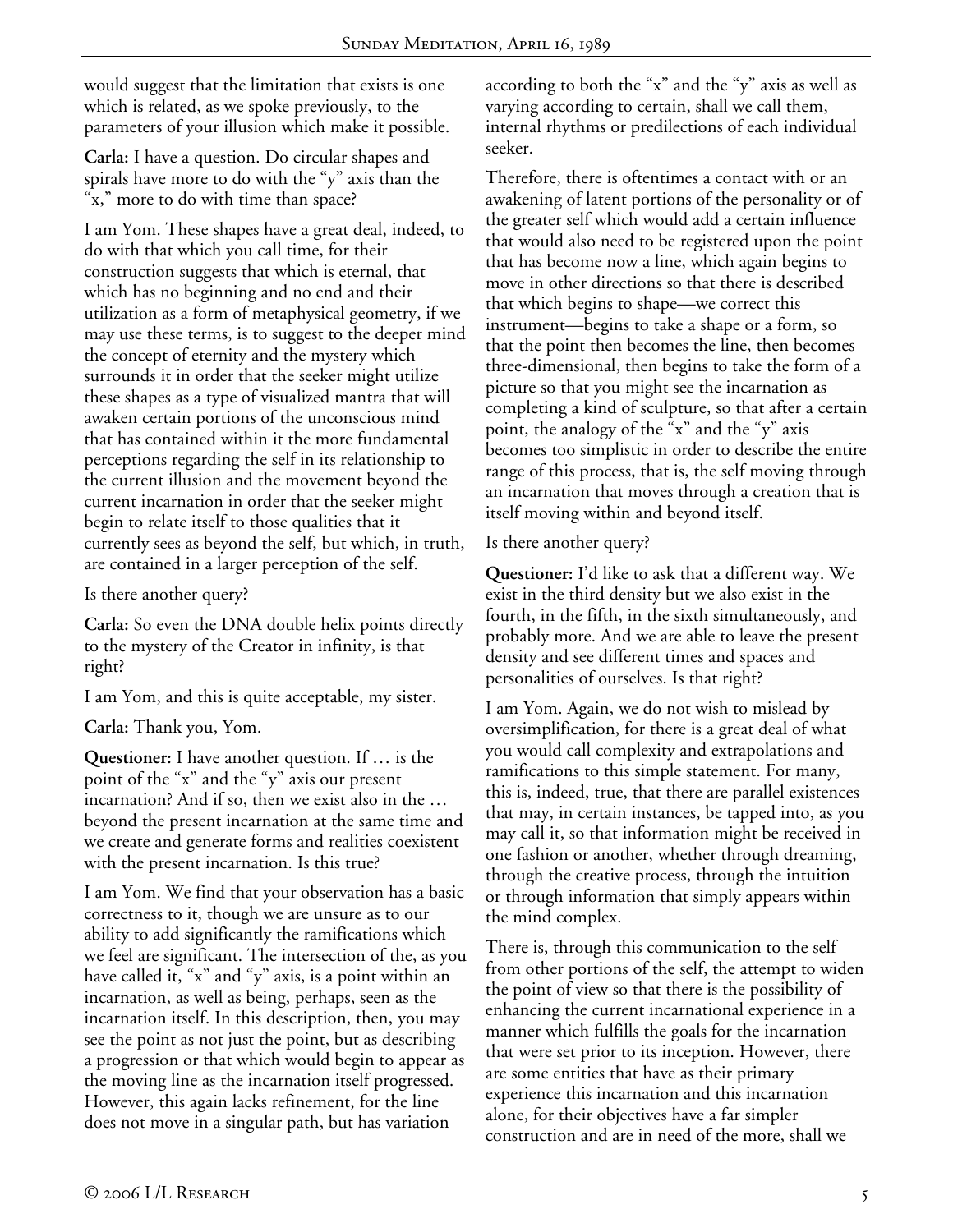call them, nuts and bolts type of experiences that will allow for the beginning of the construction of the larger conception of the self that shall at a later incarnation, shall we say, be added upon.

We would ask for another two or three queries before we finish this session with this instrument.

**Questioner:** I have a question.

**Questioner:** Go ahead. I have one more, but I'd like to … I've been dominating, I'm sorry. Somebody was ask …

**Questioner:** I would like to ask a question. This is kind of not on the same subject but it's a … it's a kind of a burning question. Is it possible that—is it possible to make a wrong decision? I have to make some very important decisions with people that I associate myself with in the next few days and there are many possibilities, there are many ways to go, and no clear-cut answers as to which way to decide, and is it possible that we can decide upon a destiny line or is it already preordained that we have to go through certain experiences? And if so, can we make our own decision? I guess I just need to be more at ease about that.

I am Yom. This is a question that has merit and we appreciate the opportunity to speak to it. Within your illusion, and, indeed, within any illusion in which conscious entities exist there is only experience which may be had. It is not possible to make what you would call within your illusion a mistake, for the experience which has been set out for you by you with the aid of others under whose care you exist has been programmed, shall we say, into your subconscious mind in a fashion which will allow you to perceive within others and within various situations that which you need to perceive, in the way that you need to perceive it, in order that the opportunity be presented to you to pursue those lessons and those services which you have felt appropriate within this life experience. This is to say that there is a subconscious lens, as it were, through which all experience is perceived.

Thus, two entities may look upon the same situation and draw from it separate conclusions according to those lenses which have been placed previous to the incarnation and have been refined through free will during the incarnation. As you make choices, you will discover that you perceive that which is within your ability. Therefore, to perceive, it is necessary

that you allow for the greatest expertise in perceiving to determine that which you feel is of importance to you, that which is your desire, that which you ask or expect from a situation.

When you have decided this through contemplation, through prayer, and through meditation and have done so with sincerity, you will discover that there is a certain ordering of priorities that becomes more apparent to your conscious mind as you pursue this ordering of priorities. You will provide yourself with those opportunities that you have determined to be appropriate previous to the incarnation and you will have provided yourself with these opportunities in the most efficacious manner that is possible. Though there are, indeed, no mistakes within your experience, or within any experience, there is the possibility of greater or lesser ease in presenting the self with that opportunity to learn. Therefore, we suggest that you take the necessary time to ask yourself what it is you desire so that those choices that await you might begin to become more clearly ordered according to their appropriateness at this particular time within your experience.

Is there a further query, my brother?

**Questioner:** No, thank you.

**Questioner:** I have a question. Earlier you said, if I understood it correctly, that basically we do not create with a single thought, thought only one time. If I understood that correctly, could you elaborate just a little bit on the process of reinforcement of creation by thought when that thought is reinforced through repetition?

I am Yom, and we shall use the analogy of the artist. The first thought that one may begin to create with is as the beginning idea with which the artist begins. If the idea has no merit, if the artist has not the time to pursue it, the idea, perhaps, will fade. If the artist feels, however, that there is merit, perhaps the first outline of a sketch will present itself in the mind. Perhaps this shall be carried further and shall be put upon the paper with the outline. If there is further inspiration for this beginning work of art or thought, perhaps there shall be the elaboration, the adding of color, the refining, perhaps, after the preliminary drawings have been made. There shall be the sculpting in clay; perhaps the final product shall be bronzed.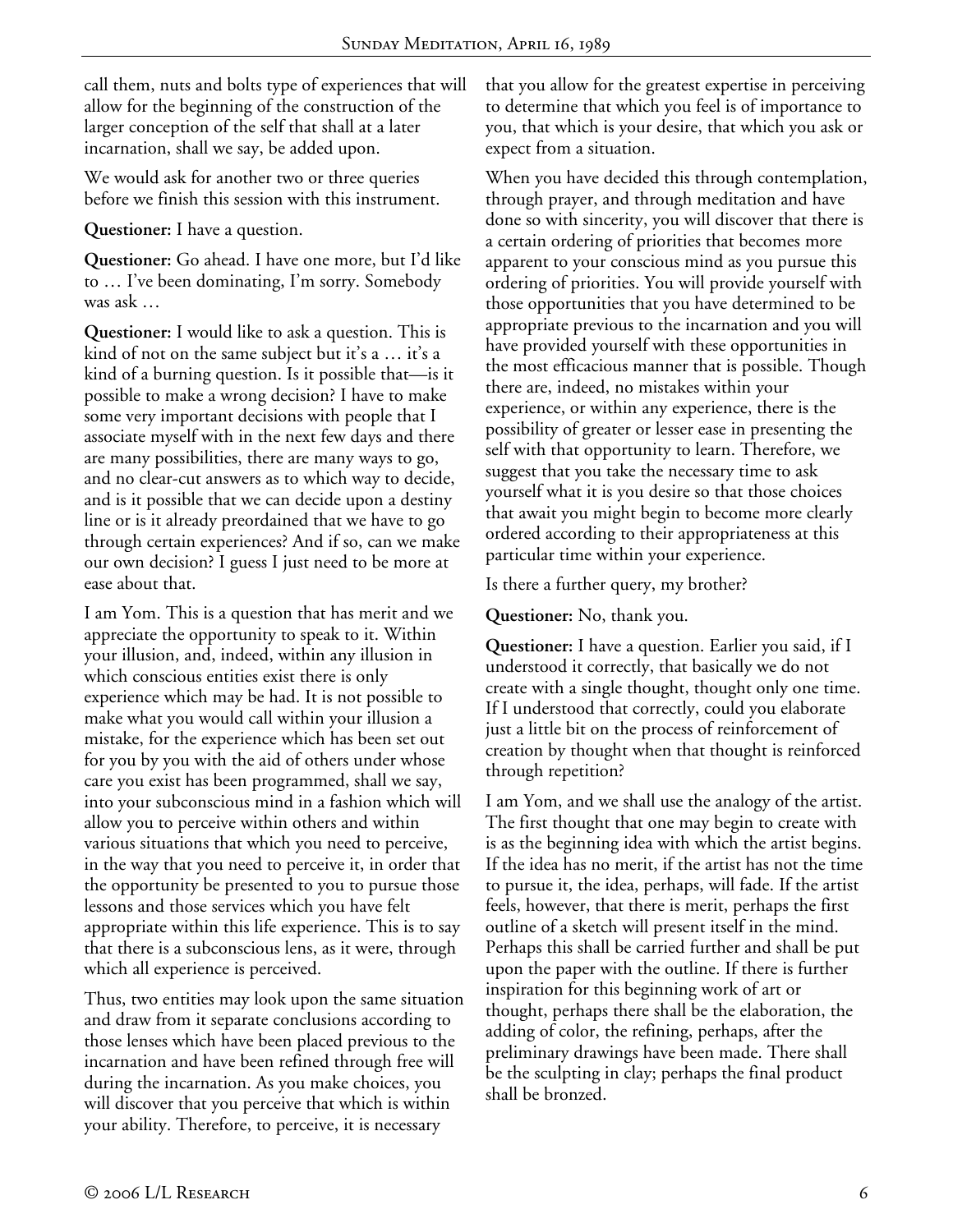As an entity begins to think a thought, and finds that the thought holds the interest, that it has merit, the entity will begin to think further upon the thought within the mind, adding the ramifications, deciding that there is a small thing that might be done now to aid the vitalization of this thought. Perhaps continued thinking will produce continued action. Perhaps the entity shall then find that the thought begins to take upon itself a certain life of its own, and there is a communication developed between the entity and the thought, with the thought seeming to offer suggestions as to how it might become a thing within the experience of the thinker.

It is necessary in this process that there be some action of a concrete nature taken at some point within the thinking process, for though it is true that the mind is a powerful tool that has the ability to create, it is also true that, as with any form of what you might call the ritualized white magic, there must be grounding within the physical material illusion of that which is within the metaphysical realms at its inception. Therefore, as you continue the dialogue between yourself and the thought, you will find a natural process of creation being played through this dialogue. Then you will begin to discover that this is not an exotic process reserved for but a few, but a process which is constantly being utilized by each entity at all times.

There is, however, the possibility of utilizing this process within any sphere of one's experience and not just within the more mundane levels of the daily round of activities, as one easily visualizes the running of errands, the attending of the class, the doing of the work. These become as easy as the breathing, the walking, and the looking. The ability to utilize this process in a manner which is new to the seeker is what is generally called the creative ability and is one which needs only the refinement in order to be utilized within the life experience.

Is there a further query, my brother?

**Questioner:** I have a final question I'd like to ask. When the time and space axis creates a physical entity that we are in this creation, what happens when another consciousness enters in that with us, such as intervention by star people or so-called possessions? Do we have a dual consciousness and does one subjugate the other? How does that work? I am Yom. Whether an entity has a shared experience with those of the, shall we call it, extraterrestrial nature or an experience with a terrestrial entity of the same family and neighborhood or geographical location, the consciousness that experiences the blending of energies, for however long it might last, is a consciousness that remains intact and that which has the ability or the power to continue exercising it's own free will, unless it shall for any reason, conscious or unconscious, choose to give that power to another, as those who study your psychology and sociology will attest.

There is, in the relationship of human beings, the continual trading of the power over the self between various entities for a great variety of reasons, each of which has a relationship to the central theme of the incarnation, the ability to give and receive love under a great variety of conditions, therefore, the relationship that has as its foundation the complete power to exercise free will vested within each entity, each entity having a variety of lessons and services that it desires to perform, and therefore when it joins with any other entities there is the interrelationship and interaction that affects both entities in a manner which is described by the preincarnative choices that, in themselves, form the lens of which we spoke previously, that which is the subconscious predilection to see certain events in certain ways.

At this time we would ask for the final query.

**Carla:** Well, thank you. I didn't think that I was going to get to ask one. I was really interested in something, uh … twice, well once, you gave … and then I went ahead and channeled it but then I stopped and challenged a fairly specific piece of information, and I know that you were a little irritated, but I really did need to know, and the second time you were starting to say something and I thought to myself, I'm going to challenge before I channel that and then I thought, oh gosh, you know, I'm really tired. Maybe I'd better not leave the responsibility of challenging to myself. I'll just stop and see if Jim can get it past the challenge and Yom passed the challenge to you.

Now, was the reason that I was able to get that information about sound and words that I didn't channel was just you'd given me the concept and I just refused to channel it without checking with you? I'd really like to know, is it because it's a validation